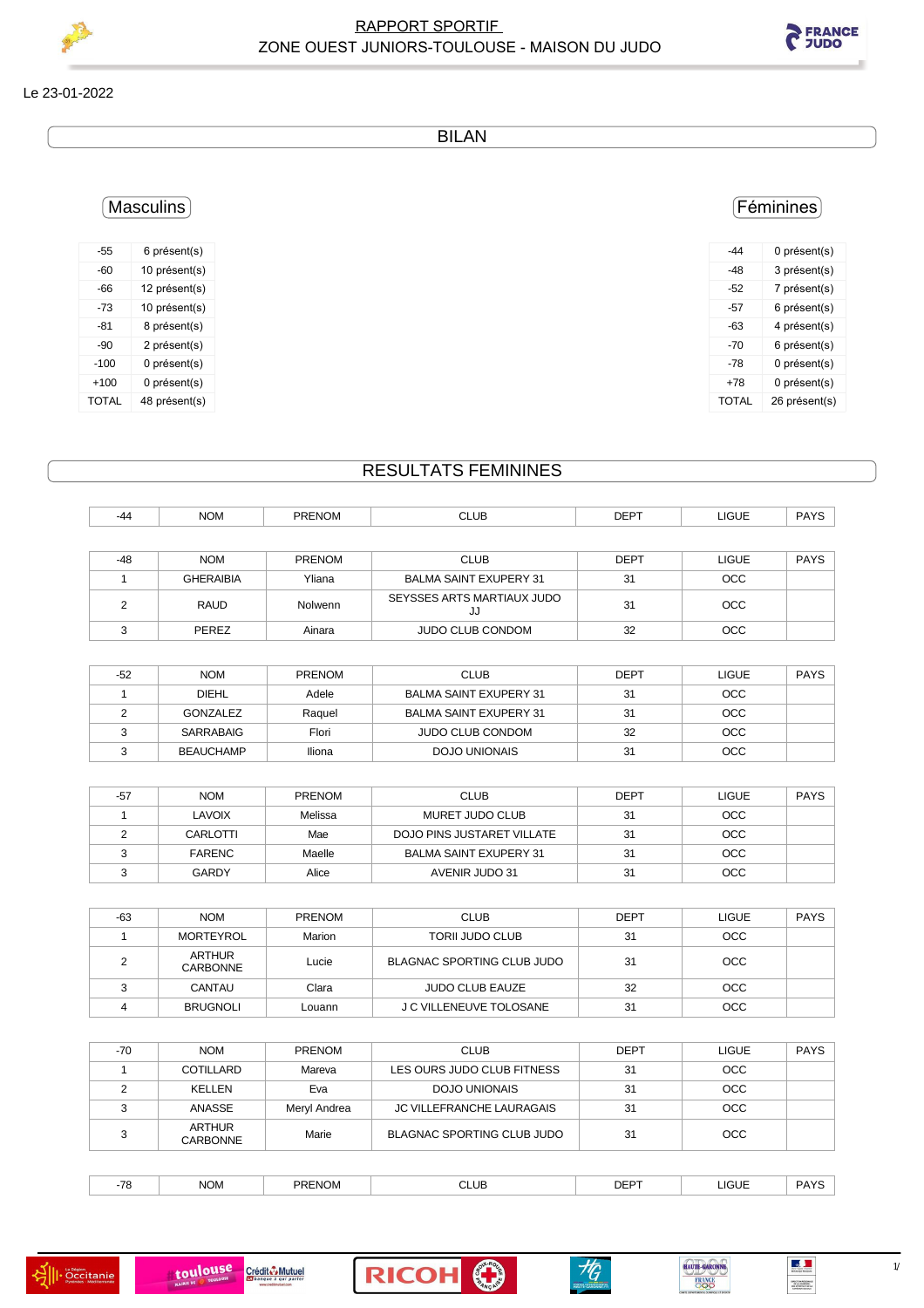

 $+78$ 

## **RAPPORT SPORTIF** ZONE OUEST JUNIORS-TOULOUSE - MAISON DU JUDO



 $NOM$ PRENOM  $CLUB$  LIGUE

**DEPT** 

**RESULTATS MASCULINS** 

PAYS

| $-55$ | <b>NOM</b>     | <b>PRENOM</b> | <b>CLUB</b>                       | <b>DEPT</b> | <b>LIGUE</b> | PAYS |
|-------|----------------|---------------|-----------------------------------|-------------|--------------|------|
|       | <b>PARRA</b>   | Samuel        | SEYSSES ARTS MARTIAUX JUDO JJ     | 31          | <b>OCC</b>   |      |
|       | SAUVAGE        | Gabriel       | AVENIR JUDO 31                    | 31          | OCC          |      |
|       | <b>LACROIX</b> | Gaetan        | STADOCESTE TARBAIS PYRENEES<br>AM | 65          | <b>OCC</b>   |      |
|       | <b>MARQUES</b> | Lucas         | STADOCESTE TARBAIS PYRENEES<br>AM | 65          | <b>OCC</b>   |      |

| $-60$ | <b>NOM</b>        | <b>PRENOM</b> | <b>CLUB</b>                        | <b>DEPT</b> | <b>LIGUE</b> | <b>PAYS</b> |
|-------|-------------------|---------------|------------------------------------|-------------|--------------|-------------|
|       | <b>DOS SANTOS</b> | Remi          | DOJO DU COUSERANS                  | 09          | <b>OCC</b>   |             |
| າ     | <b>GUEYFIER</b>   | Iban          | JUDO ODOS                          | 65          | <b>OCC</b>   |             |
| ∘     | PLOUSEAU          | Clement       | DOJO PINS JUSTARET VILLATE         | 31          | <b>OCC</b>   |             |
| 3     | <b>SOUKNI</b>     | Amine         | <b>J C LABASTIDETTE</b>            | 31          | <b>OCC</b>   |             |
| 5     | <b>KUBIEC</b>     | Victor        | SEYSSES ARTS MARTIAUX JUDO JJ      | 31          | <b>OCC</b>   |             |
| 5     | <b>CAMBON GOV</b> | Matis         | BLAGNAC SPORTING CLUB JUDO         | 31          | <b>OCC</b>   |             |
|       | <b>ESCAFFRE</b>   | Aubin         | <b>JUDO CLUB REVELOIS</b>          | 31          | <b>OCC</b>   |             |
|       | <b>HIESSE</b>     | Dorian        | <b>JUDO CLUB QUINT-FONSEGRIVES</b> | 31          | <b>OCC</b>   |             |

| -66 | <b>NOM</b>     | <b>PRENOM</b> | <b>CLUB</b>                        | <b>DEPT</b> | <b>LIGUE</b> | <b>PAYS</b> |
|-----|----------------|---------------|------------------------------------|-------------|--------------|-------------|
|     | <b>COUDERT</b> | Noa           | <b>BALMA SAINT EXUPERY 31</b>      | 31          | <b>OCC</b>   |             |
| ◠   | <b>FABA</b>    | Mathis        | <b>JC DE LAUNAGUET</b>             | 31          | <b>OCC</b>   |             |
| 3   | <b>BORNES</b>  | Mael          | MURET JUDO CLUB                    | 31          | <b>OCC</b>   |             |
| 3   | <b>MATHOUA</b> | Aymerik       | A S ETS AERONAUTIQUE               | 31          | <b>OCC</b>   |             |
| 5   | RAMBAUD        | Kilian        | <b>JUDO CLUB QUINT-FONSEGRIVES</b> | 31          | <b>OCC</b>   |             |
| 5   | <b>LOPEZ</b>   | Jules         | MERVILLE ARTS MARTIAUX             | 31          | <b>OCC</b>   |             |
|     | <b>ALLIOT</b>  | Maxime        | SPORTING CLUB PLAISANCE            | 31          | <b>OCC</b>   |             |
|     | <b>SOUDIER</b> | Kevin         | A S ETS AERONAUTIQUE               | 31          | <b>OCC</b>   |             |

| -73 | <b>NOM</b>       | <b>PRENOM</b> | <b>CLUB</b>                   | <b>DEPT</b> | <b>LIGUE</b> | <b>PAYS</b> |
|-----|------------------|---------------|-------------------------------|-------------|--------------|-------------|
|     | <b>MARCHESE</b>  | Mathis        | <b>BALMA SAINT EXUPERY 31</b> | 31          | <b>OCC</b>   |             |
| っ   | LE GALL          | Theo          | <b>BALMA SAINT EXUPERY 31</b> | 31          | <b>OCC</b>   |             |
| 3   | <b>FRACCARO</b>  | Quentin       | MURET JUDO CLUB               | 31          | <b>OCC</b>   |             |
| 3   | ABDUL RAZAK      | Jad           | AVENIR JUDO 31                | 31          | <b>OCC</b>   |             |
| 5   | <b>CANALIS</b>   | Kevin         | MERVILLE ARTS MARTIAUX        | 31          | <b>OCC</b>   |             |
| 5   | <b>MEYSSAN</b>   | Sacha         | DOJO DE FOIX                  | 09          | <b>OCC</b>   |             |
|     | <b>PASQUIES</b>  | Nathan        | AVENIR JUDO 31                | 31          | <b>OCC</b>   |             |
|     | <b>AGOSTINIS</b> | Nilo          | DOJO DE FOIX                  | 09          | <b>OCC</b>   |             |

| $-81$ | <b>NOM</b>      | <b>PRENOM</b> | <b>CLUB</b>                        | <b>DEPT</b> | <b>LIGUE</b> | PAYS |
|-------|-----------------|---------------|------------------------------------|-------------|--------------|------|
|       | <b>UBEDA</b>    | Arthur        | U S COLOMIERS JUDO                 | 31          | <b>OCC</b>   |      |
| ◠     | <b>KUBIEC</b>   | Charly        | SEYSSES ARTS MARTIAUX JUDO JJ      | 31          | <b>OCC</b>   |      |
| 3     | <b>HIMAMI</b>   | Mae Fares     | <b>JUDO ODOS</b>                   | 65          | <b>OCC</b>   |      |
| 3     | HOAREAU         | Benoit        | LES OURS JUDO CLUB FITNESS         | 31          | <b>OCC</b>   |      |
| 5     | <b>GIRAUDOT</b> | Juan          | <b>JC VILLEFRANCHE LAURAGAIS</b>   | 31          | <b>OCC</b>   |      |
| 5     | <b>GOIZET</b>   | Thomas        | KODOKAN PAMIERS JUDO               | 09          | <b>OCC</b>   |      |
|       | CARAYON         | Thomas        | <b>JUDO CLUB QUINT-FONSEGRIVES</b> | 31          | <b>OCC</b>   |      |
|       | <b>SEGUETTE</b> | Maxime        | DOJO CLUB BEAUMONTAIS              | 31          | <b>OCC</b>   |      |

| $-90$ | <b>NOM</b>     | <b>PRENOM</b> | CLUB                       | DEPT | LIGUE. | PAYS |
|-------|----------------|---------------|----------------------------|------|--------|------|
|       | COTILLARD      | Yanis         | LES OURS JUDO CLUB FITNESS | 31   | осс    |      |
|       | <b>SCHMITT</b> | llan          | DOJO CLUB BEAUMONTAIS      | 31   | осс    |      |

| .100 | <b>NOP</b><br>.UM | . . <i>.</i><br>.UM<br>ועו י<br>. .<br>$\sim$ $\sim$ | CLUB<br>___ | <b>DEPT</b> | <b>_IGUE</b><br>____ | $\sqrt{2}$ |
|------|-------------------|------------------------------------------------------|-------------|-------------|----------------------|------------|
|      |                   |                                                      |             |             |                      |            |







HAUTE-GARONNE

**FRANCE**